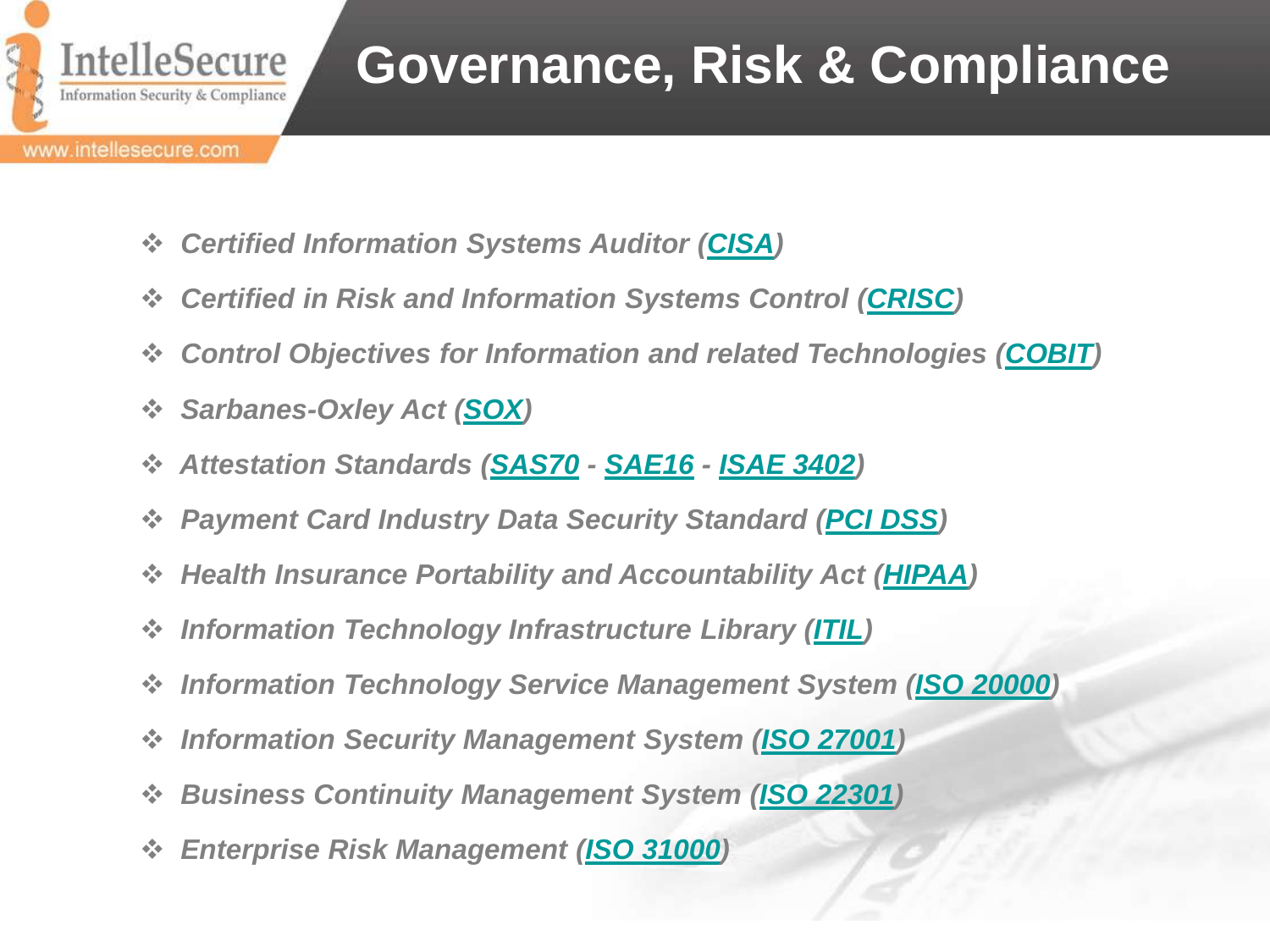

# *Certified Information Systems Auditor*

**CISA** is considered the de facto standard for those interested in IS Audit as a career. CISA is to audit what a CPA or CA is to accounting. For professionals in the banking and financial industry, a CISA would add tremendous value to their resume.

*[Home](#page-0-0)*

**ISACA** (**I**nformation **S**ystems **A**udit and **C**ontrol **A**ssociation) specifies **5 job practice areas:**

- *The Process of Auditing Information Systems*
- *Governance and Management of IT*
- *Information Systems Acquisition, Development, and Implementation*
- *Information Systems Operations, Maintenance and Support*
- *Protection of Information Assets*

Our workshop covers the 5 job practice areas specified by ISACA for CISA by explaining the various IS audit, control or security concepts with relevant examples to help participants understand the requirements from an exam perspective. A mock exam on completion helps participants prepare for the CISA exam from **ISACA**.

### **Prerequisite**

- Five (5) years of professional IS auditing, control or security work experience with at least two (2) years of specific domain expertise on any two (2) job practice areas of CISA.
- <span id="page-1-0"></span>• Waiver of one (1) year if you have financial or operational auditing experience or three (3) years of college education or two (2) years as full time university instructor in computer science, accounting or IS auditing.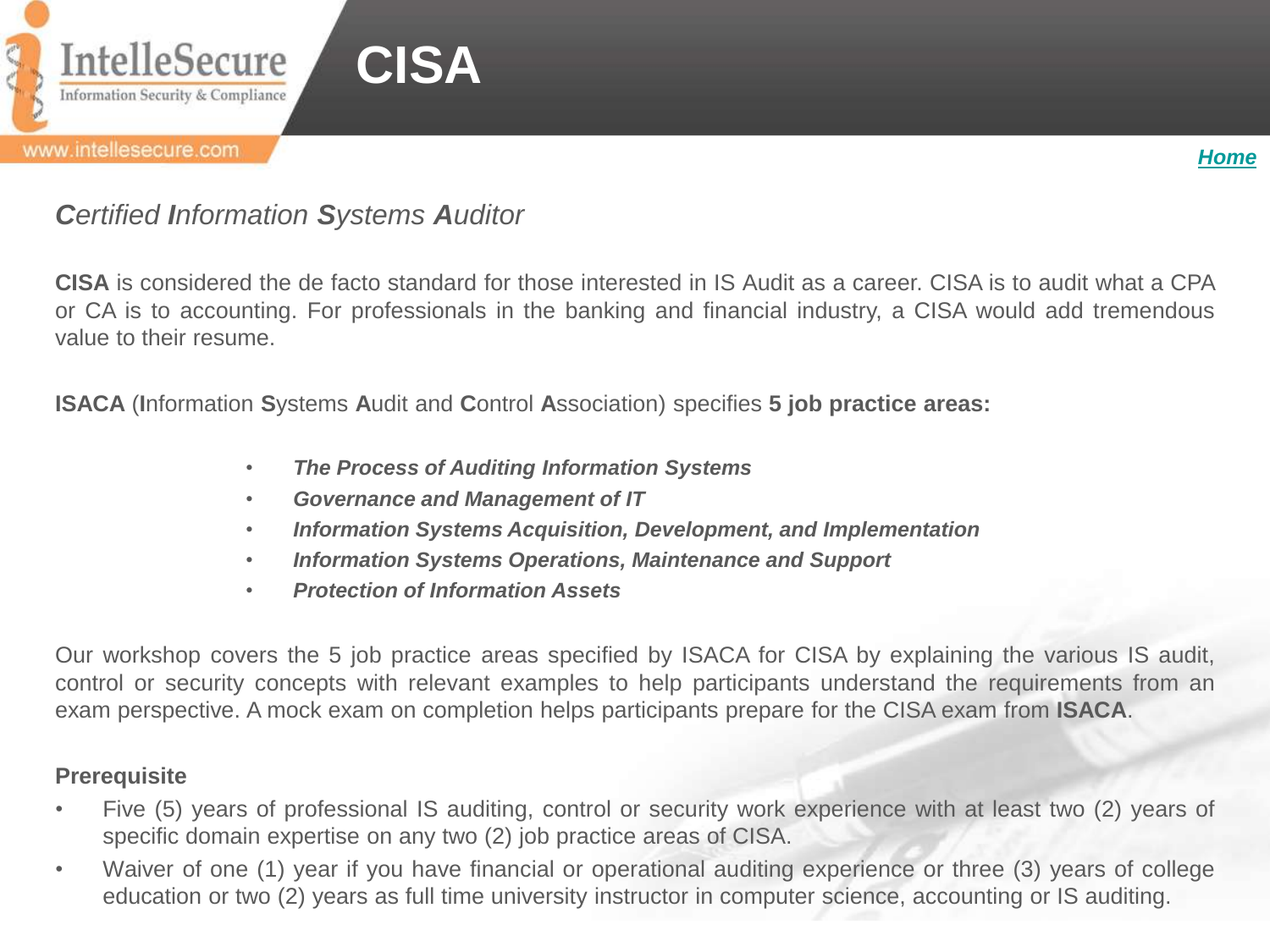



### **Suggested study material** would be

- CISA Review Manual from ISACA
- CISA Prep Guide by John B Kramer

**Workshop Duration:** 3 days **Schedule: [Training](http://www.intellesecure.com/training_calendar.php) [Calendar](http://www.intellesecure.com/training_calendar.php)** 

### **Certification Process & Maintenance**

- Minimum 20 contact hours of **CPE** (**C**ontinuing **P**rofessional **E**ducation)
- Minimum 120 contact hours of CPE during a fixed three (3) year period
- US\$ 40 towards **AMF** (**A**nnual **M**aintenance **F**ee)

| <b>Examination</b>    | <b>CISA</b>                                                       |
|-----------------------|-------------------------------------------------------------------|
| Certifying Body       | <b>ISACA (Information Systems Audit and Control Association)</b>  |
| Exam Fee              | <b>US\$ 635</b>                                                   |
| <b>Exam Duration</b>  | 4 hours                                                           |
| Exam Type             | Offline paper based (conducted twice a year in June and December) |
| <b>Exam Questions</b> | 200 multiple choice                                               |
| Exam Pass Score       | 450 (Scaled score of 450 points on a 200-800 point scale)         |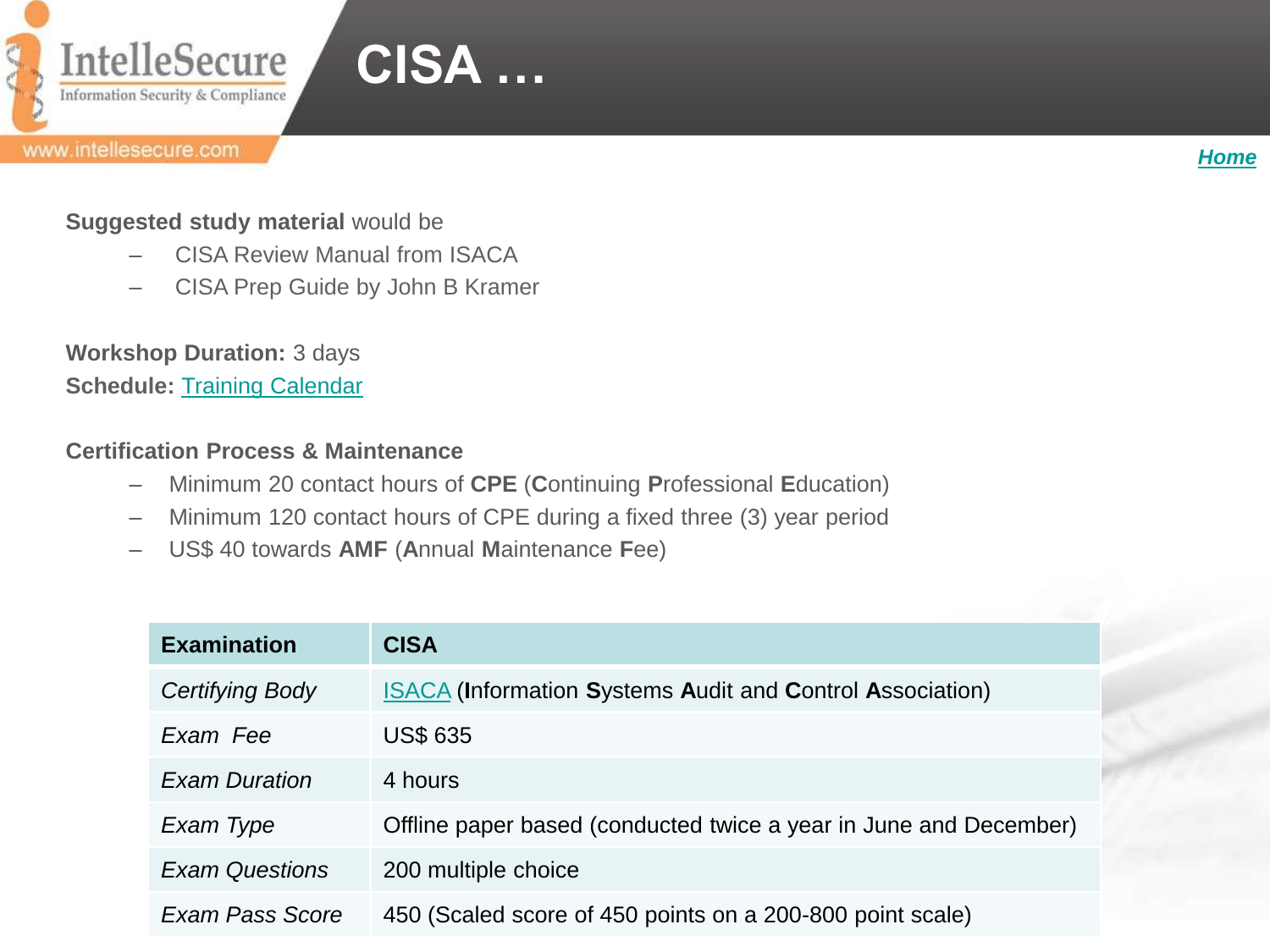



## *Certified in Risk and Information Systems Control*

**CRISC** is considered one of the leading industry certifications which helps senior management professionals understand enterprise risk, and provides them with the technical knowledge to design, implement, monitor and maintain appropriate IS controls to mitigate such risk.

**ISACA** (**I**nformation **S**ystems **A**udit and **C**ontrol **A**ssociation) specifies **5 job practice areas:**

- *Risk Identification, Assessment & Evaluation*
- *Risk Response*
- *Risk Monitoring*
- *Information Systems Control Design & Implementation*
- *IS Control Monitoring & Maintenance*

Our workshop covers the 5 job practice areas specified by ISACA for CRISC by explaining the various business risks and and appropriate IS controls with relevant examples to help participants understand the requirements from an exam perspective. A mock exam on completion helps participants prepare for the CRISC exam from **ISACA**.

#### **Prerequisite**

- Minimum of at least three (3) years of cumulative work experience performing the tasks of a CRISC professional across at least three (3) CRISC job practice areas is required for certification.
- <span id="page-3-0"></span>• There are no substitutions or experience waivers.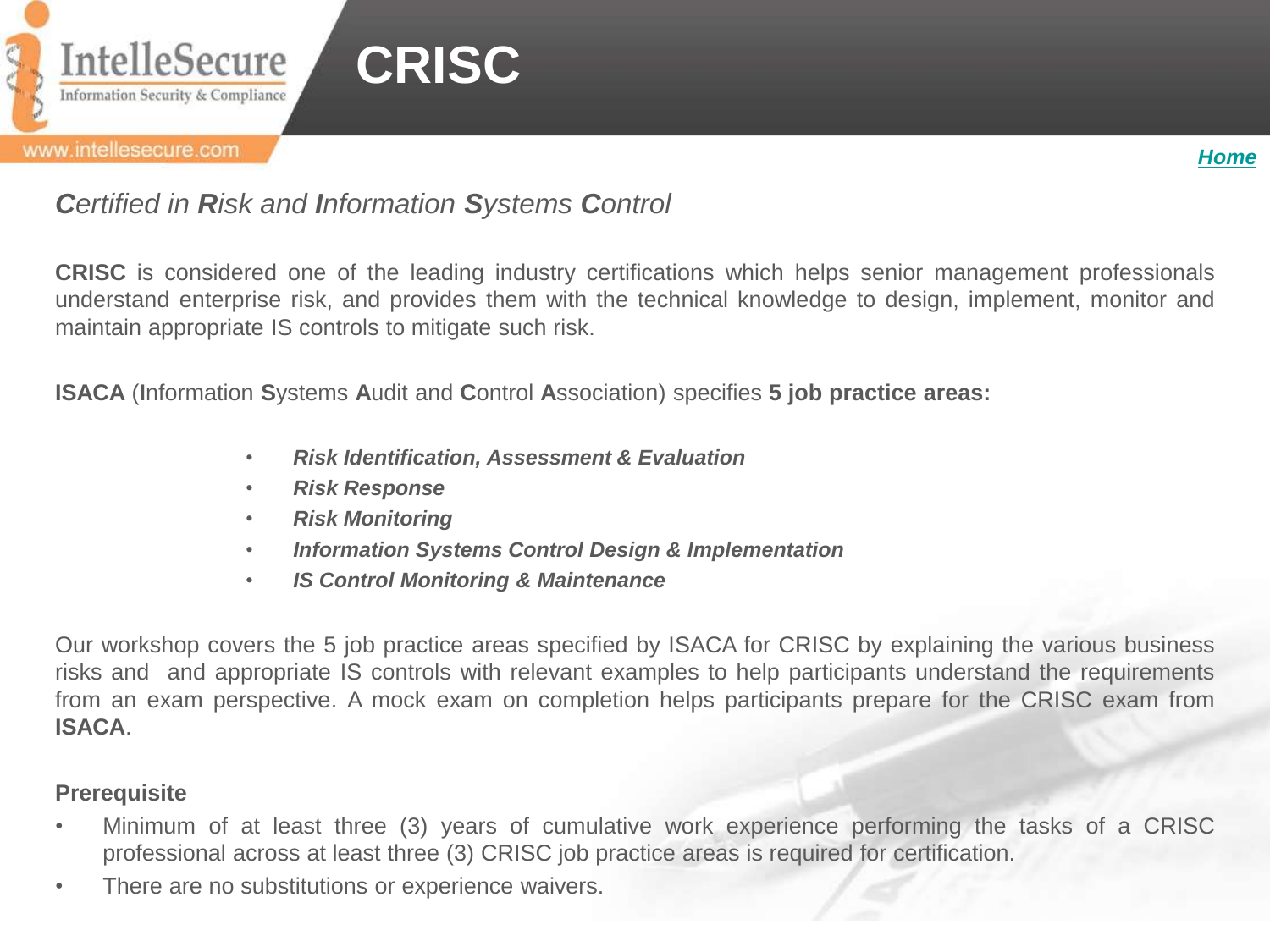

#### *[Home](#page-0-0)*

## **Suggested study material** would be

- CRISC Review Manual from ISACA
- CRISC Certification Study Guide by William Manning

**Workshop Duration:** 3 days **Schedule: [Training](http://www.intellesecure.com/training_calendar.php) [Calendar](http://www.intellesecure.com/training_calendar.php)** 

### **Certification Process & Maintenance**

- Minimum 20 contact hours of **CPE** (**C**ontinuing **P**rofessional **E**ducation)
- Minimum 120 contact hours of CPE during a fixed three (3) year period
- US\$ 40 towards **AMF** (**A**nnual **M**aintenance **F**ee)

| <b>Examination</b>    | <b>CIRISC</b>                                                     |
|-----------------------|-------------------------------------------------------------------|
| Certifying Body       | <b>ISACA (Information Systems Audit and Control Association)</b>  |
| Exam Fee              | <b>US\$ 635</b>                                                   |
| <b>Exam Duration</b>  | 4 hours                                                           |
| Exam Type             | Offline paper based (conducted twice a year in June and December) |
| <b>Exam Questions</b> | 200 multiple choice                                               |
| Exam Pass Score       | 450 (Scaled score of 450 points on a 200-800 point scale)         |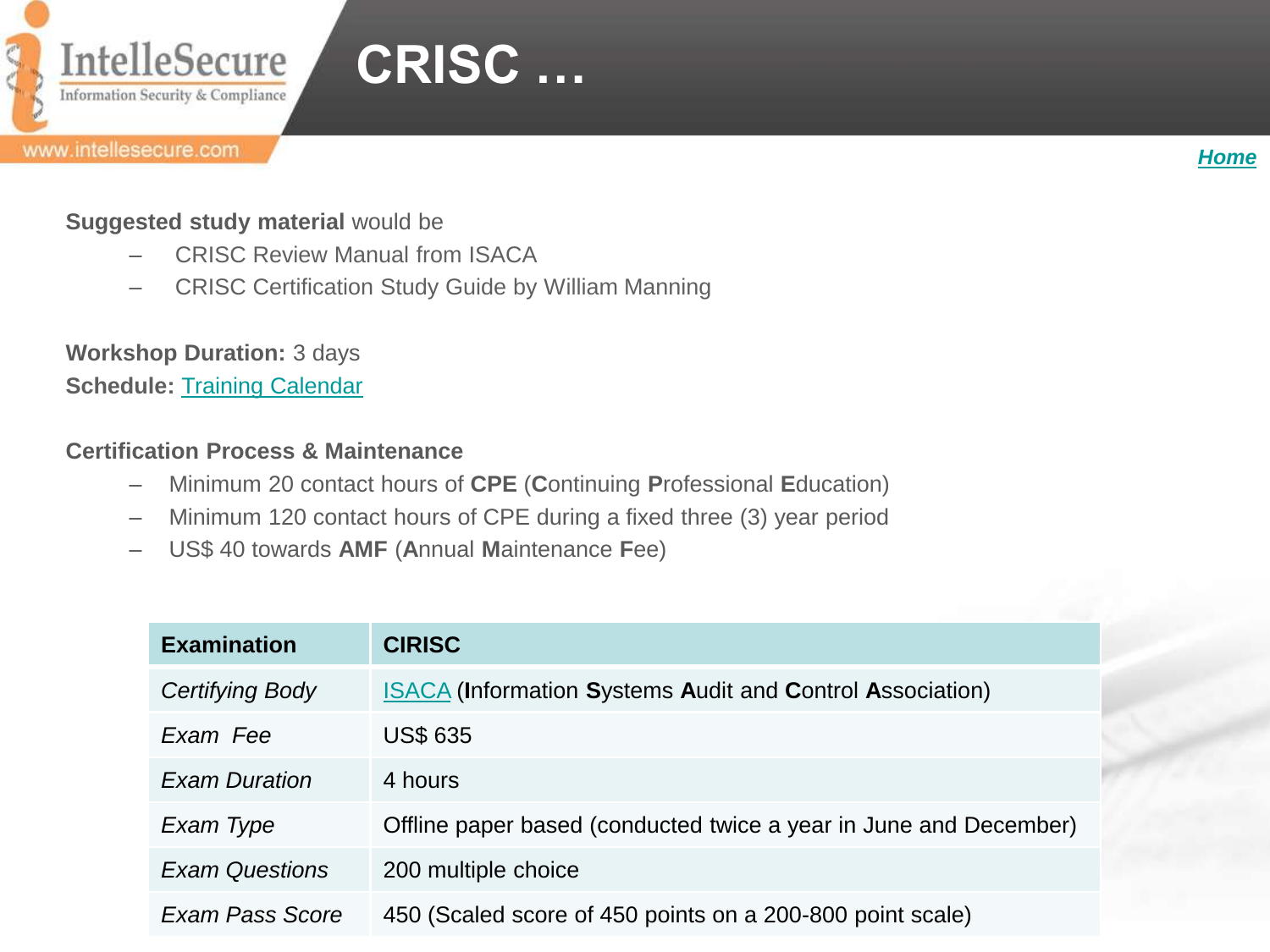



## *COBIT 5*

**COBIT 5** provides a business framework for Governance and Management of Enterprise IT and allows managers to effectively bridge the gap between control requirements, technical issues and business risks.

**ISACA** (**I**nformation **S**ystems **A**udit and **C**ontrol **A**ssociation) defines the COBIT 5 framework using **5 basic principles** and **7 enablers** which cover **37 high level processes** meant primarily for governance and management of enterprise IT. Our workshop helps participants understand how to implement the COBIT framework and provide for better IT governance.

**Prerequisite:** Exposure to process control within the organization. Anyone aspiring to get a better understanding of the COBIT framework can also attend this workshop

**Workshop Duration:** 2 days

<span id="page-5-0"></span>**Schedule:** [Training](http://www.intellesecure.com/training_calendar.php) [Calendar](http://www.intellesecure.com/training_calendar.php)

| <b>Examination</b>    | <b>COBIT Foundation</b>                                          |
|-----------------------|------------------------------------------------------------------|
| Certifying Body       | <b>ISACA (Information Systems Audit and Control Association)</b> |
| Exam Fee              | <b>US\$ 150</b>                                                  |
| <b>Exam Duration</b>  | 40 minutes                                                       |
| Exam Type             | Both online and offline paper based options                      |
| <b>Exam Questions</b> | 50 multiple choice                                               |
| Exam Pass Score       | 50%                                                              |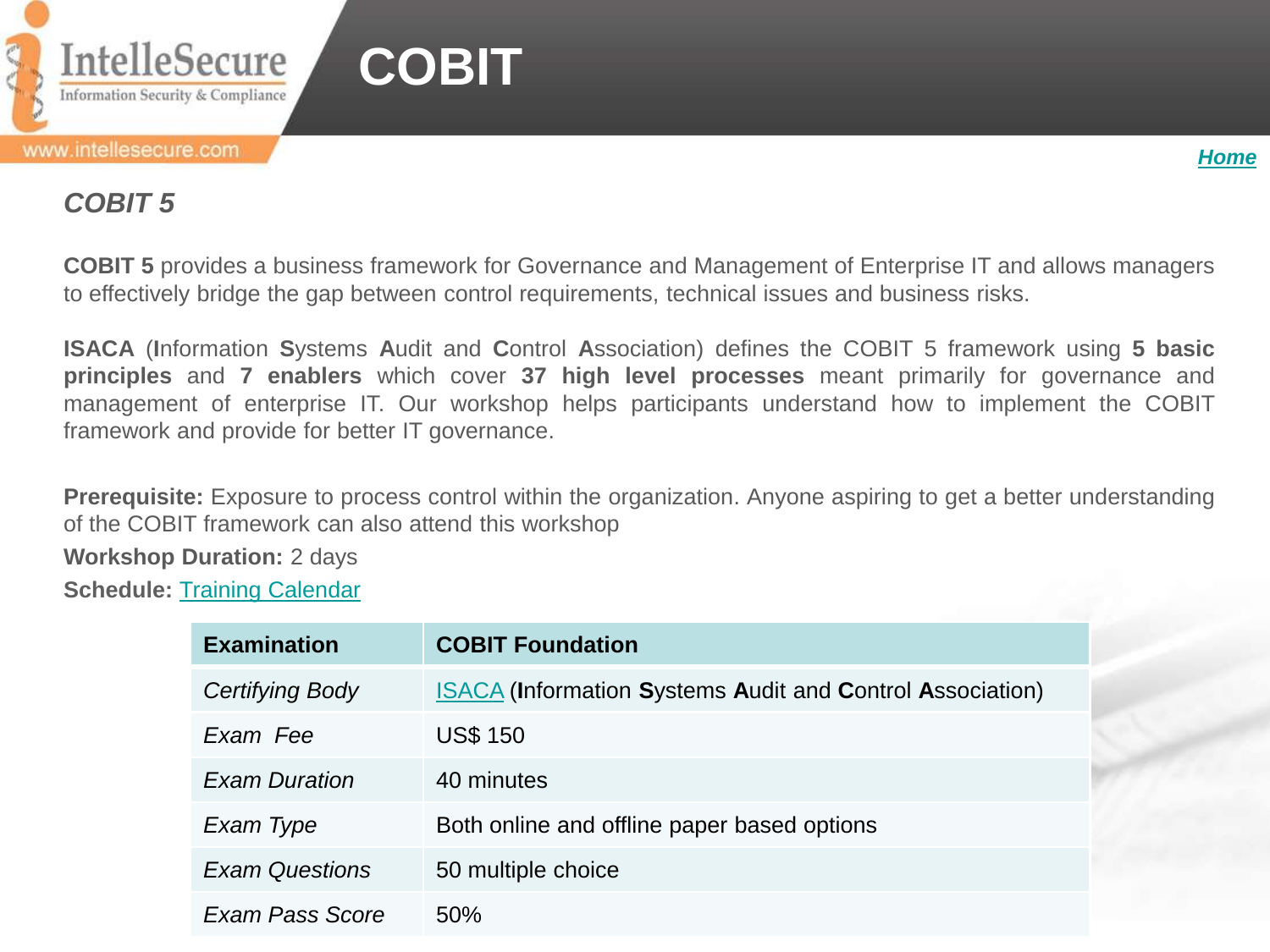



## *Sarbanes Oxley Act*

Any organization listed in the US Stock Exchange has to comply with SOX - an act of legislation enacted in the US to protect investors from financial scams like Enron and World Com. This is also applicable for all subsidiaries of the listed company in other countries.

The Sarbanes Oxley Act deals mainly with more transparency in financial disclosures and better IT controls to manage and mitigate risk. Our workshop is designed to help individuals understand the basic framework of the Sarbanes Oxley Act and how it impacts today's organizations.

Participants get a better understanding

- *how to manage a SOX compliance initiative*
- *various control frameworks*
- *of the impact on IT*
- *how to use an integrated IT approach for SOX compliance*
- *on the significance of Application Controls, Business Cycles, System Interfaces*
- *of the implications on outsourcing and service providers and compliance attestation requirements*

**Prerequisite:** Exposure to process control either IT related or finance related within any organization.

#### **Workshop Duration:** 2 days

**Schedule:** [Training](http://www.intellesecure.com/training_calendar.php) [Calendar](http://www.intellesecure.com/training_calendar.php)

<span id="page-6-0"></span>**Examination:** Not applicable since this is an act of US legislation; only organization needs to comply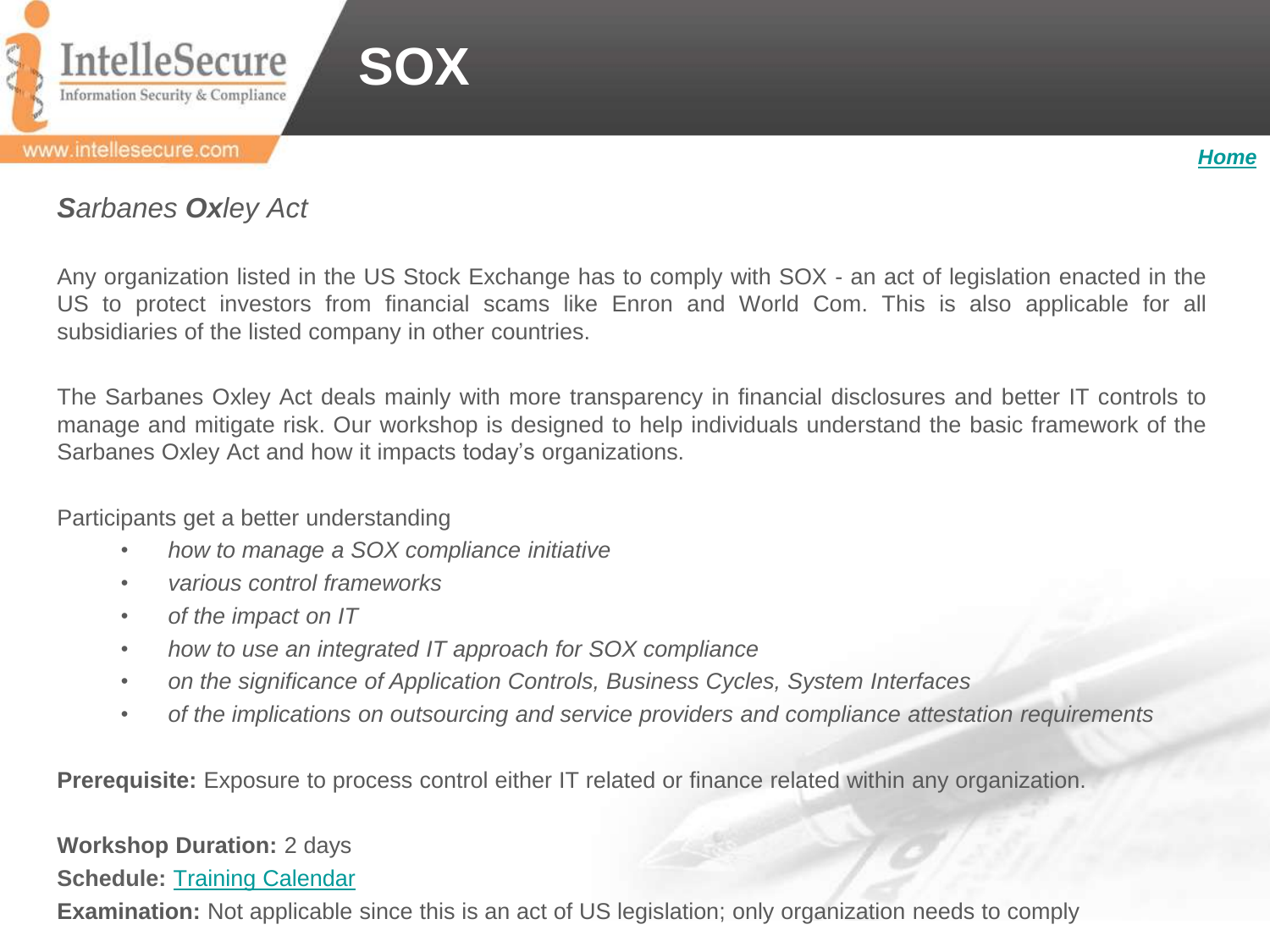

# **SAS70 - SSAE16 - ISAE3402**

#### www.intellesecure.com



## *Attestation Standards*

Compliance Attestation (**SAS70**, **SSAE16**, **ISAE3402**) is essentially the Auditor's Report on the controls at a service organization that are likely to impact internal control over financial reporting. The report typically consists of the audit opinion, the organization's description of controls, and a description of the auditor's tests of operating effectiveness.

Attestation is done by a **C**ertified **P**ublic **A**ccountant (**CPA**) as per detailed guidance on **S**ervice **O**rganization **C**ontrol (**SOC**) reporting outlined by **A**merican **I**nstitute of **C**ertified **P**ublic **A**ccountants (**AICPA**)

| <b>SAS 70</b>                    | Statement of Auditing Standards was designed to enable an independent auditor to evaluate<br>and issue an opinion on a service organization's controls.                  |
|----------------------------------|--------------------------------------------------------------------------------------------------------------------------------------------------------------------------|
| $\overline{\phantom{a}}$ SSAE 16 | Statement on Standards for Attestation Engagements effectively replaced SAS 70 as the<br>standard for reporting on service organizations with effect from June 15, 2011. |
| <b>ISAE 3402</b>                 | International Standards for Assurance Engagements defined by IAASB (International Auditing<br>and Assurance Standards Board)                                             |

Our workshop essentially helps participants understand the finer aspects of internal controls over financial reporting in line with the guidelines defined by AICPA and IAASB.

**Prerequisite:** Exposure to risk assessment, audit process & compliance.

**Workshop Duration:** 2 days

**Schedule:** [Training](http://www.intellesecure.com/training_calendar.php) [Calendar](http://www.intellesecure.com/training_calendar.php)

<span id="page-7-0"></span>**Examination:** Not applicable since only the organization needs to comply with attestation engagement.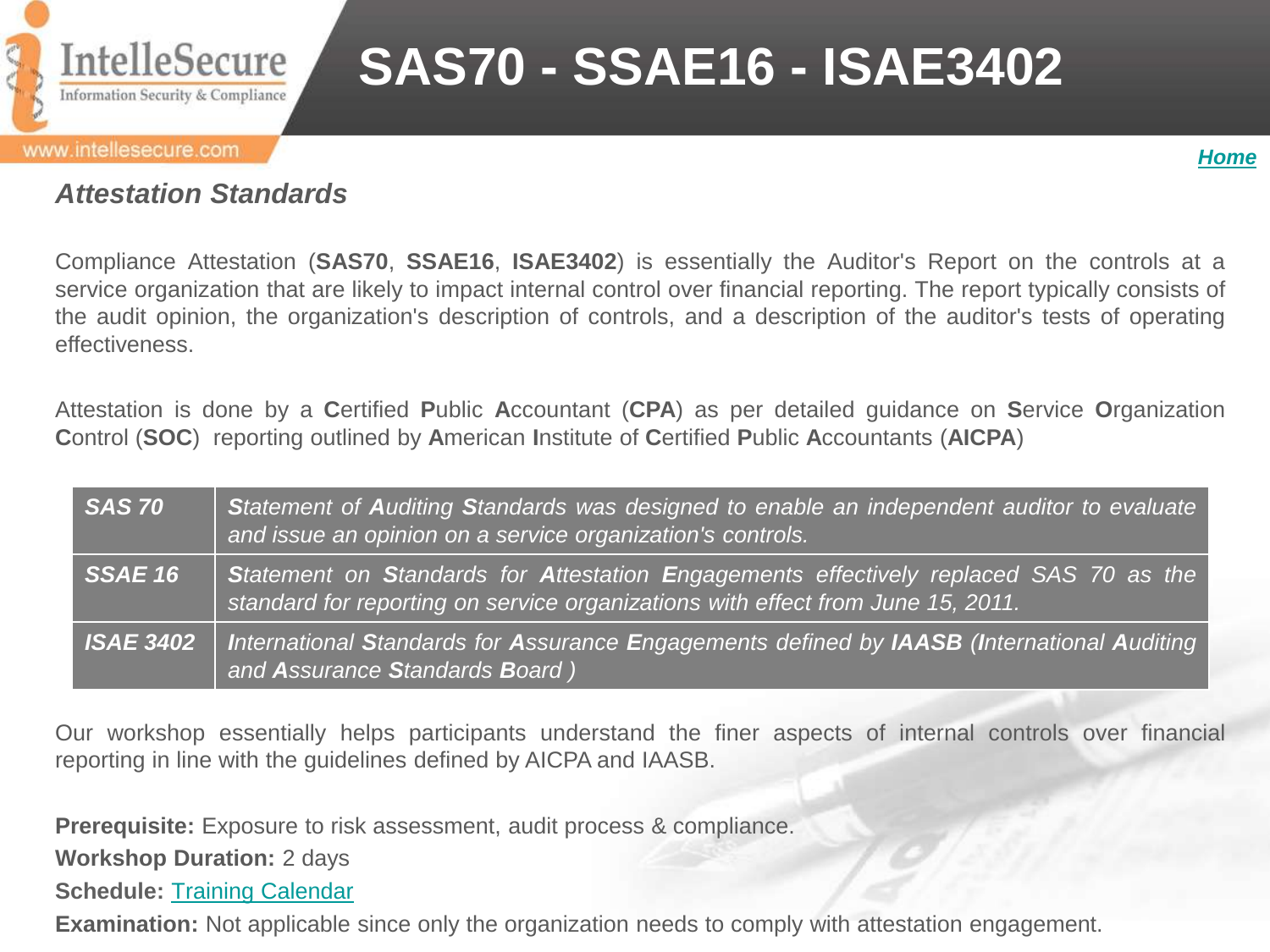

# **PCI DSS**

#### www.intellesecure.com



## *Payment Card Industry Data Security Standard*

**PCI DSS** is an information security standard for organizations that handle cardholder information for major debit, credit, prepaid, e-purse, ATM, and POS cards. It provides a framework for developing a process for data security - including preventing, detecting and reacting to security incidents.

**PCI SSC** - **P**ayment **C**ard **I**ndustry **S**ecurity **S**tandards **C**ouncil develops, maintains and manages the PCI Security Standards, which include

- *DSS (Data Security Standard)*
- *PA DSS (Payment Application Data Security Standard )*
- *PTS (PIN Transaction Security) requirements.*

Our workshop helps participants understand how the standards apply to all organizations that store, process or transmit cardholder data - with guidance for software developers and manufacturers of applications and devices used in those transactions.

**Prerequisite:** Exposure to information systems assessment of the payment card industry

**Workshop Duration:** 2 days **Schedule: [Training](http://www.intellesecure.com/training_calendar.php) [Calendar](http://www.intellesecure.com/training_calendar.php)** 

<span id="page-8-0"></span>**Examination:** Not applicable since only an organization can be validated as a  **QSA** (**Q**ualified **S**ecurity **A**ssessor) or **ASV** (**A**pproved **S**canning **V**endor).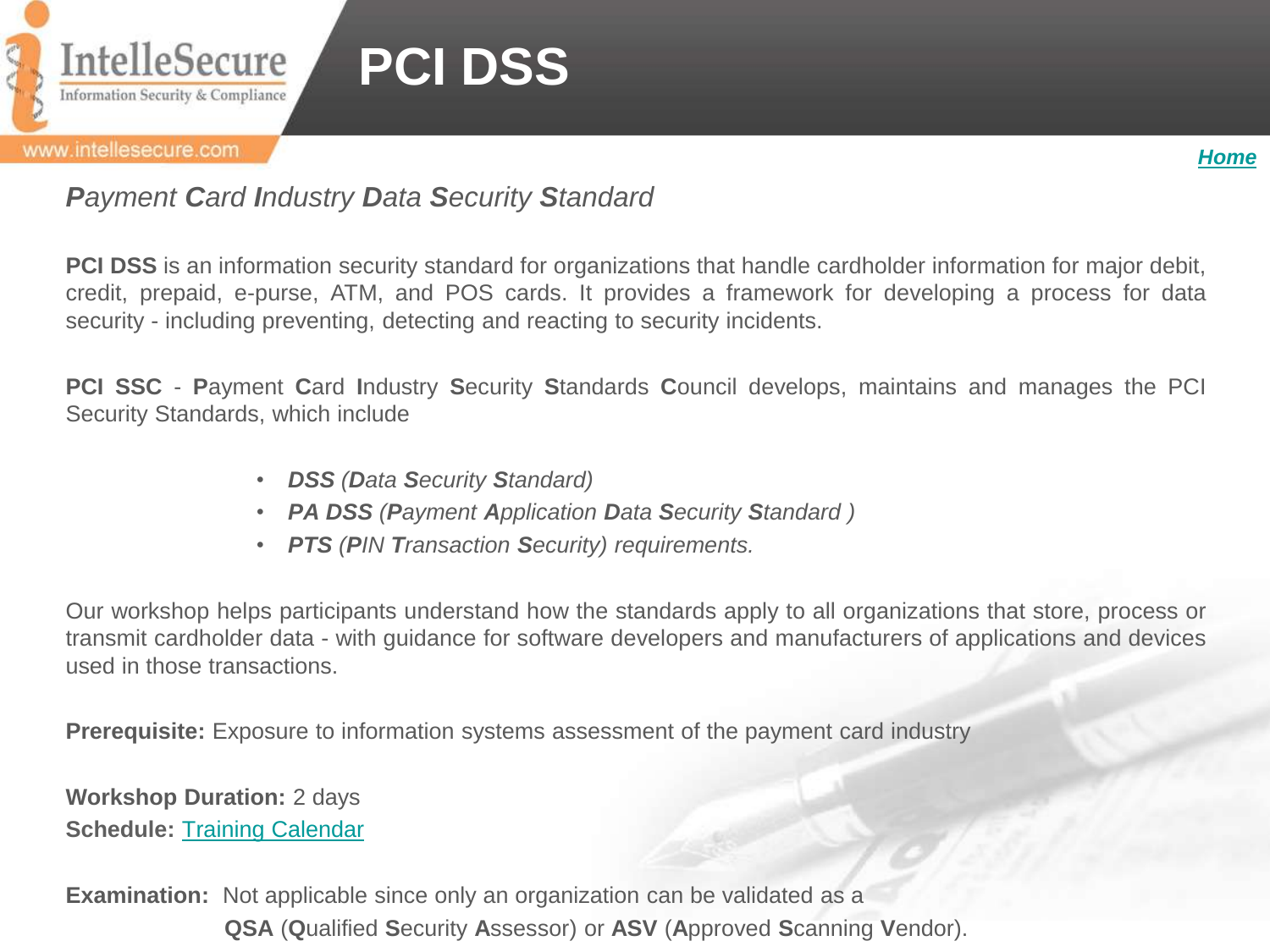



# *Health Insurance Portability & Accountability Act*

**HIPAA** was adopted in the US to protect private information of patients, primarily directed to healthcare professionals and staff of outsourced BPO companies, who have access to patient information, such as doctors, healthcare office workers, healthcare technicians and healthcare managers.

HIPAA mandates that all the patient information is to be secure, whether it is transmitted electronically or in written format. The HIPAA Privacy Rule establishes regulations for the use and disclosure of **PHI** (**P**rotected **H**ealth **I**nformation).

Our workshop helps participants understand the implications of HIPAA legislation and identifies critical compliance requirements for business / client in line with

- *HIPAA Administrative Simplification Act*
- *HIPAA Privacy Rule.*

**Prerequisite:** Some exposure to the privacy concerns of the healthcare industry in the US

**Workshop Duration:** 2 days **Schedule:** [Training](http://www.intellesecure.com/training_calendar.php) [Calendar](http://www.intellesecure.com/training_calendar.php)

<span id="page-9-0"></span>**Examination:** Not applicable since this is an act of US legislation; only organization needs to comply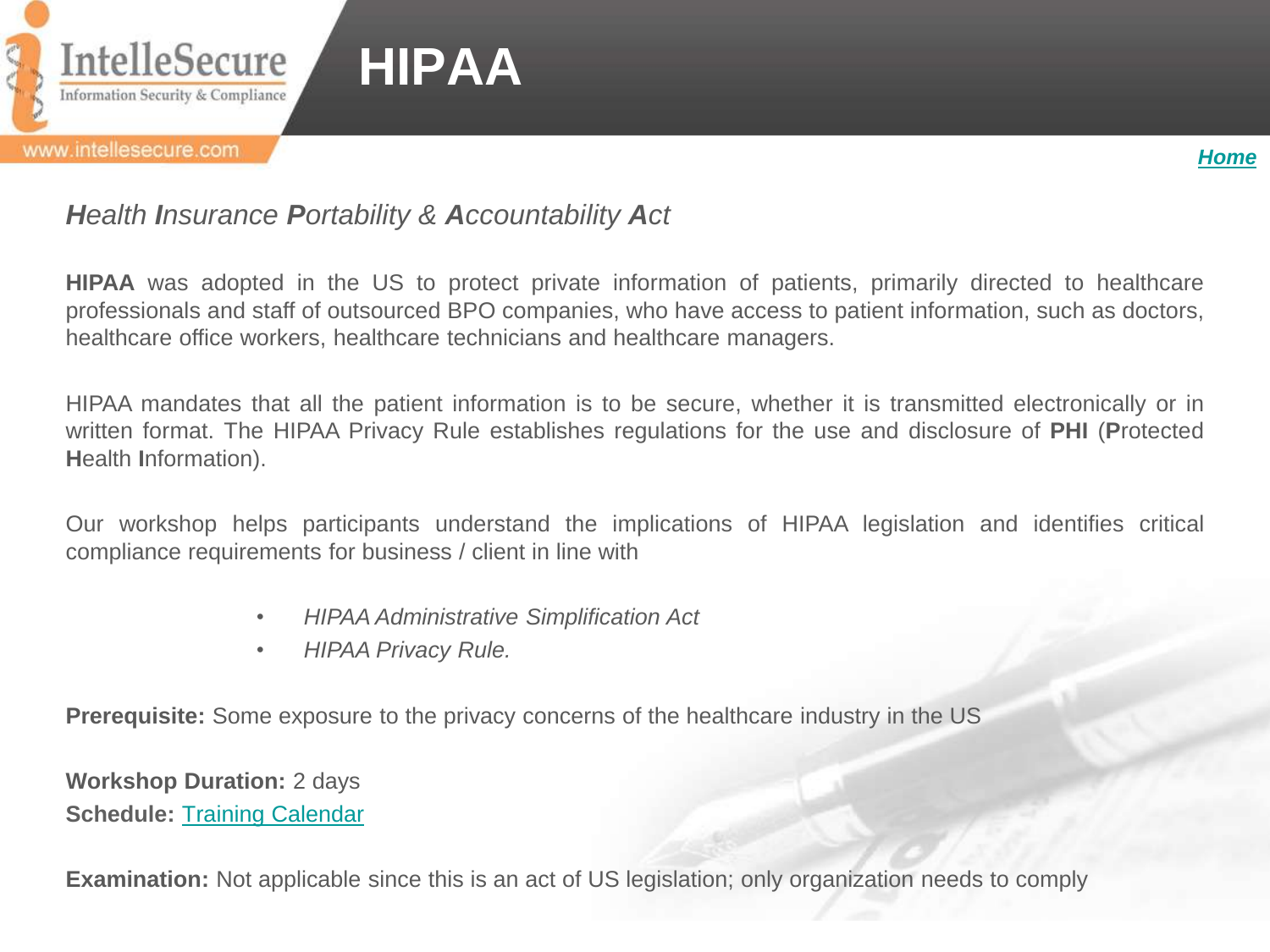

# *Information Technology Infrastructure Library*

**ITIL** is based on a set of best practice quidelines used as a framework for IT Service Management. The earlier versions outlined best practices for Service Delivery and Service Support. ITIL v3 / 2011 introduces Service Lifecycle and Capability Management with concepts like

- *Service Strategy*
- *Service Operation*
- *Service Design*
- *Continual Service Improvement*
- *Service Transition*
- *Technology & Architecture*

**Prerequisite:** Exposure to IT services or operations within any organization. **Workshop Duration:** 2 days **Schedule:** [Training](http://www.intellesecure.com/training_calendar.php) [Calendar](http://www.intellesecure.com/training_calendar.php)

<span id="page-10-0"></span>

| <b>Examination</b>    | <b>ITIL Foundation</b>                          |
|-----------------------|-------------------------------------------------|
| Certifying Body       | APMG / ISEB / EXIN / LCS                        |
| Exam Fee              | <b>US\$ 150</b>                                 |
| <b>Exam Duration</b>  | 1 hour                                          |
| Exam Type             | Online via Prometric & Pearson Vue Test Centres |
| <b>Exam Questions</b> | 40 multiple choice                              |
| Exam Pass Score       | 65%                                             |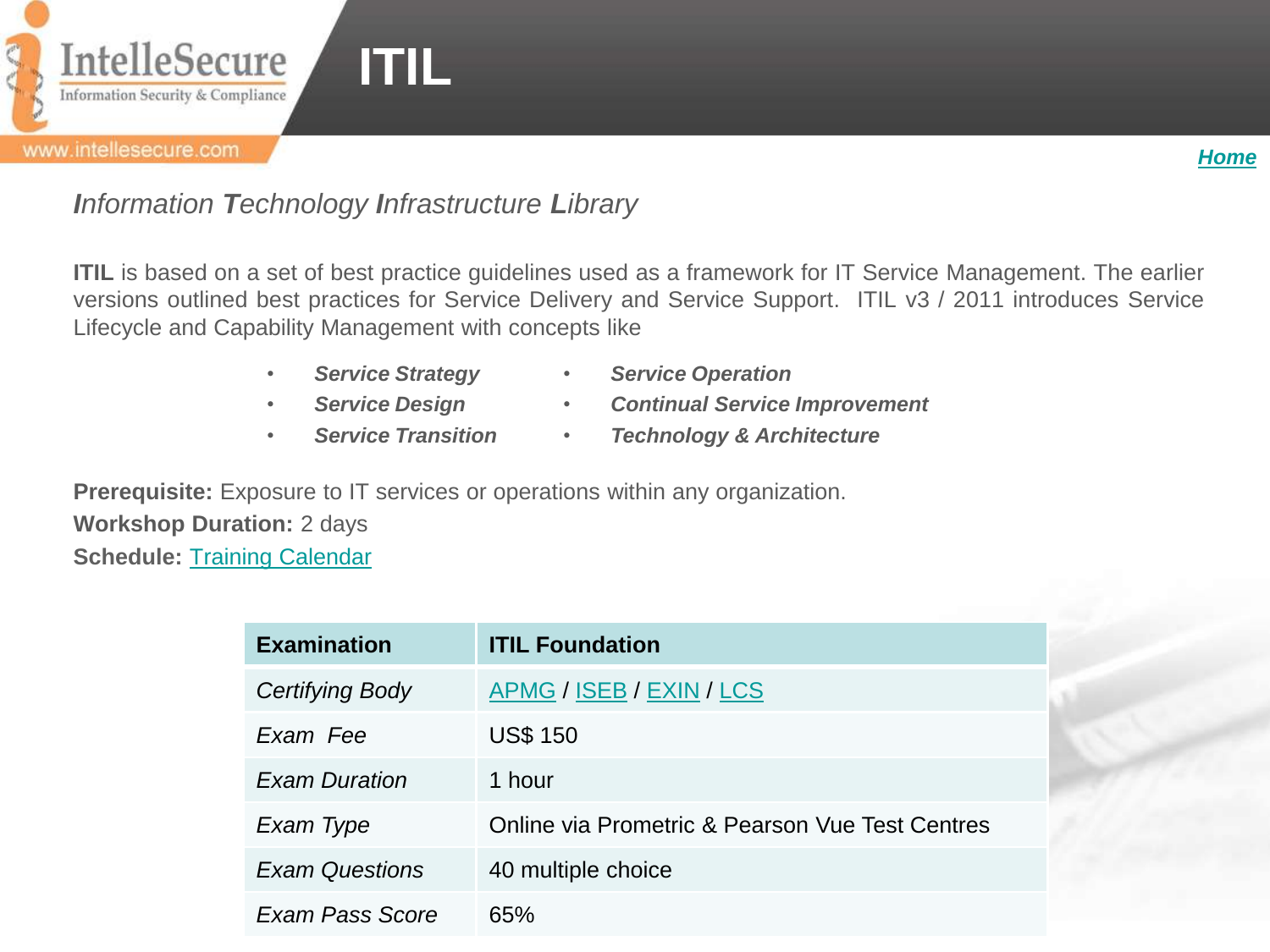

# *Information Technology Service Management System*

**ISO 20000** is the **I**nternational **S**tandards **O**rganization (**ISO**) standard for **I**nformation **T**echnology **S**ervice **M**anagement **S**ystem (**IT SMS**). It consists of a set of best practices guideline for effective IT service management to be implemented and audited prior to the organization getting certified.

Our workshop gives participants an understanding of the key elements of the international standard for ITSM along with the specific requirements of the Quality Management System. Participants learn how to implement and audit as per ISO/IEC 20000 guidelines and specifications supported by relevant checklists.

**Prerequisite:** Exposure to ITSM within any organization. **Workshop Duration:** Lead Auditor - 5 days **Schedule:** [Training](http://www.intellesecure.com/training_calendar.php) [Calendar](http://www.intellesecure.com/training_calendar.php)

<span id="page-11-0"></span>

| <b>Examination</b>    | <b>ISO 20000 Lead Auditor</b>                                  |
|-----------------------|----------------------------------------------------------------|
| Certifying Body       | <b>IRCA</b> (International Registrar of Certificated Auditors) |
| Exam Fee              | Included in training fee                                       |
| <b>Exam Duration</b>  | 2.5 hours                                                      |
| Exam Type             | Offline paper based (conducted on last day of training)        |
| <b>Exam Questions</b> | 4 sections of multiple choice and scenario based               |
| Exam Pass Score       | 70%                                                            |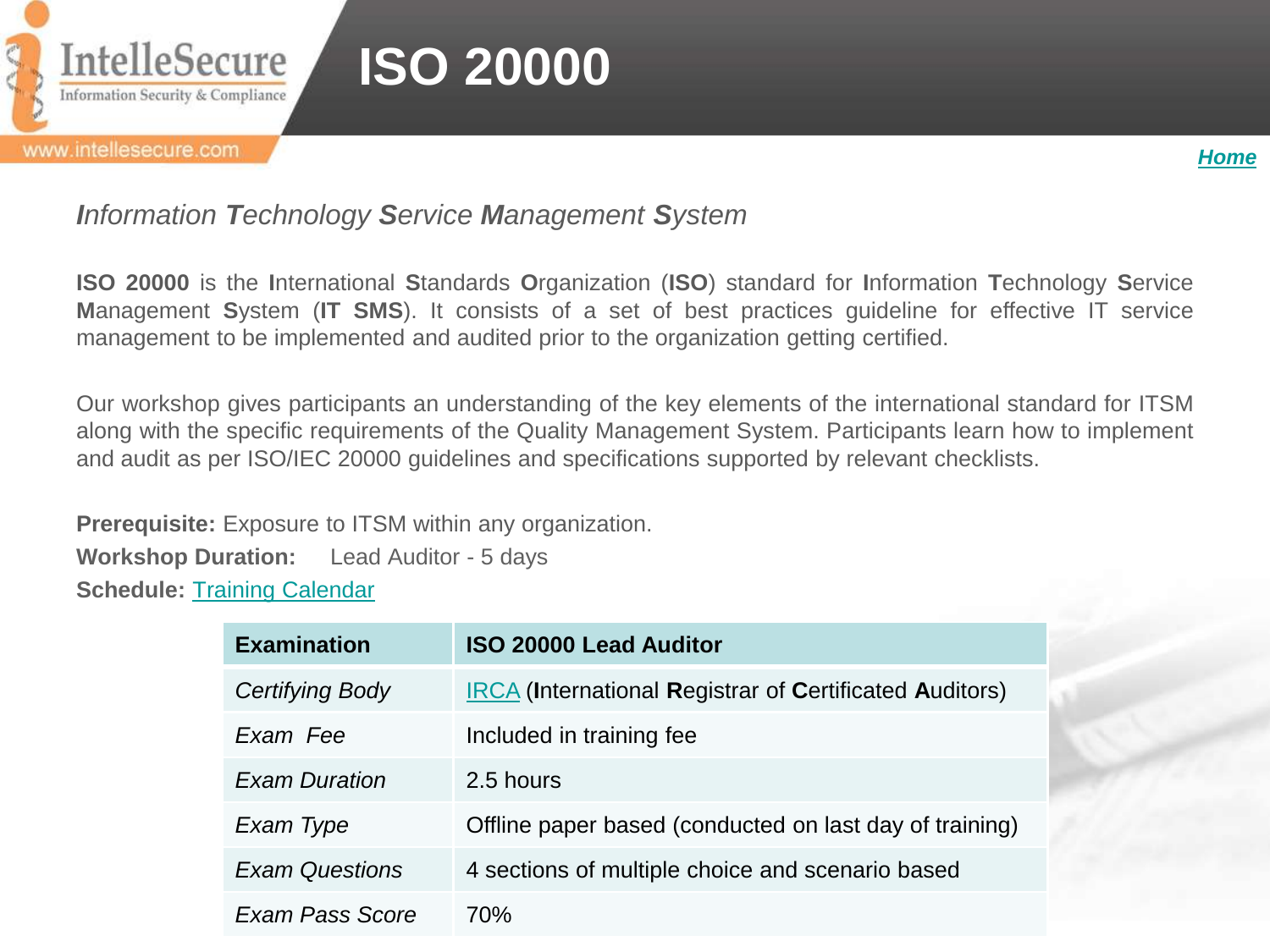

#### www.intellesecure.com

*[Home](#page-0-0)*

## *Information Security Management System*

**ISO 27001** is the **I**nternational **S**tandards **O**rganization (**ISO**) standard for **I**nformation **S**ecurity **M**anagement **S**ystems (**ISMS**). It consists of a set of best practices guideline for information security management which is implemented and audited prior to the organization getting certified.

Our workshop covers the clauses and controls of the international standard for ISMS along with the specific requirements of the Quality Management System. Participants learn how to implement and audit as per ISO 27001 guidelines and specifications supported by relevant checklists.

**Prerequisite:** Exposure to ISMS within any organization.

**Workshop Duration:** 5 days

<span id="page-12-0"></span>**Schedule:** [Training Calendar](http://www.intellesecure.com/training_calendar.php)

| <b>Examination</b>    | <b>ISO 27001 Lead Auditor</b>                                  |
|-----------------------|----------------------------------------------------------------|
| Certifying Body       | <b>IRCA</b> (International Registrar of Certificated Auditors) |
| Exam Fee              | Included in training fee                                       |
| <b>Exam Duration</b>  | 2.5 hours                                                      |
| Exam Type             | Offline paper based (conducted on last day of training)        |
| <b>Exam Questions</b> | 4 sections of multiple choice and scenario based               |
| Exam Pass Score       | 70%                                                            |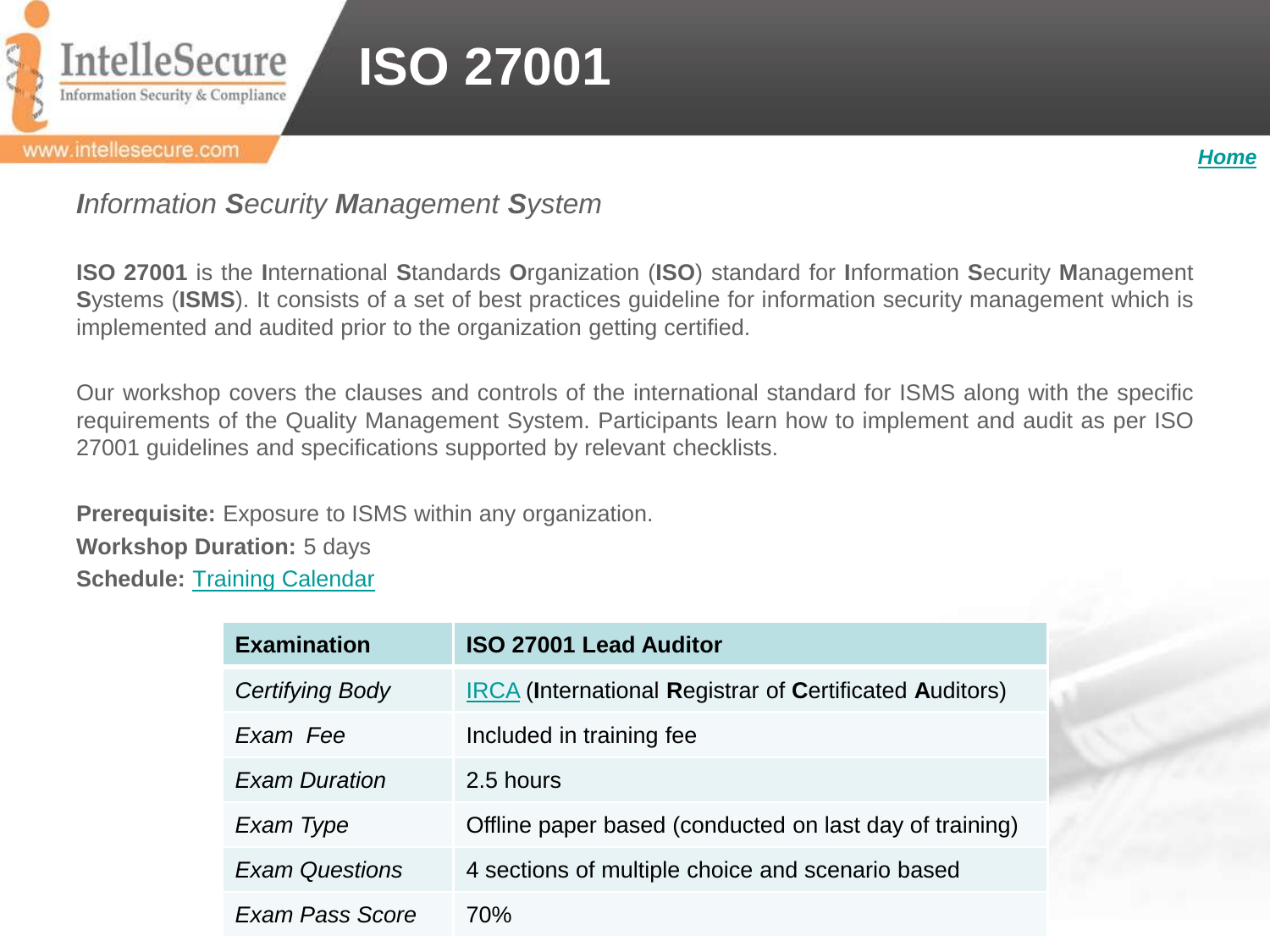

#### www.intellesecure.com

*[Home](#page-0-0)*

*Business Continuity Management System*

**ISO 22301** is the first international standard for business continuity management. It consists of a set of best practices guideline for effective business continuity management. ISO 22301 places greater emphasis on setting the objectives, monitoring performance and metrics. Participants learn how to evolve appropriate response strategies in line with the organization's requirement.

- *Business Continuity Policy*
- *Business Impact Analysis*
- *Risk Assessment*
- *Business Continuity Strategy / Options*
- *Business Continuity Plans*
- *Exercising & Testing*

**Prerequisite:** Exposure to BCP / DR in any job function in an organization. Anyone aspiring to get a better understanding of business continuity management can also attend this workshop

**Workshop Duration:** Lead Auditor - 5 days

<span id="page-13-0"></span>**Schedule:** [Training](http://www.intellesecure.com/training_calendar.php) [Calendar](http://www.intellesecure.com/training_calendar.php)

| <b>Examination</b>     | <b>ISO 22301 Lead Auditor</b>                                  |
|------------------------|----------------------------------------------------------------|
| <b>Certifying Body</b> | <b>IRCA</b> (International Registrar of Certificated Auditors) |
| Exam Fee               | Included in training fee                                       |
| <b>Exam Duration</b>   | 2.5 hours                                                      |
| Exam Type              | Offline paper based (conducted on last day of training)        |
| <b>Exam Questions</b>  | 4 sections of multiple choice and scenario based               |
| Exam Pass Score        | 70%                                                            |